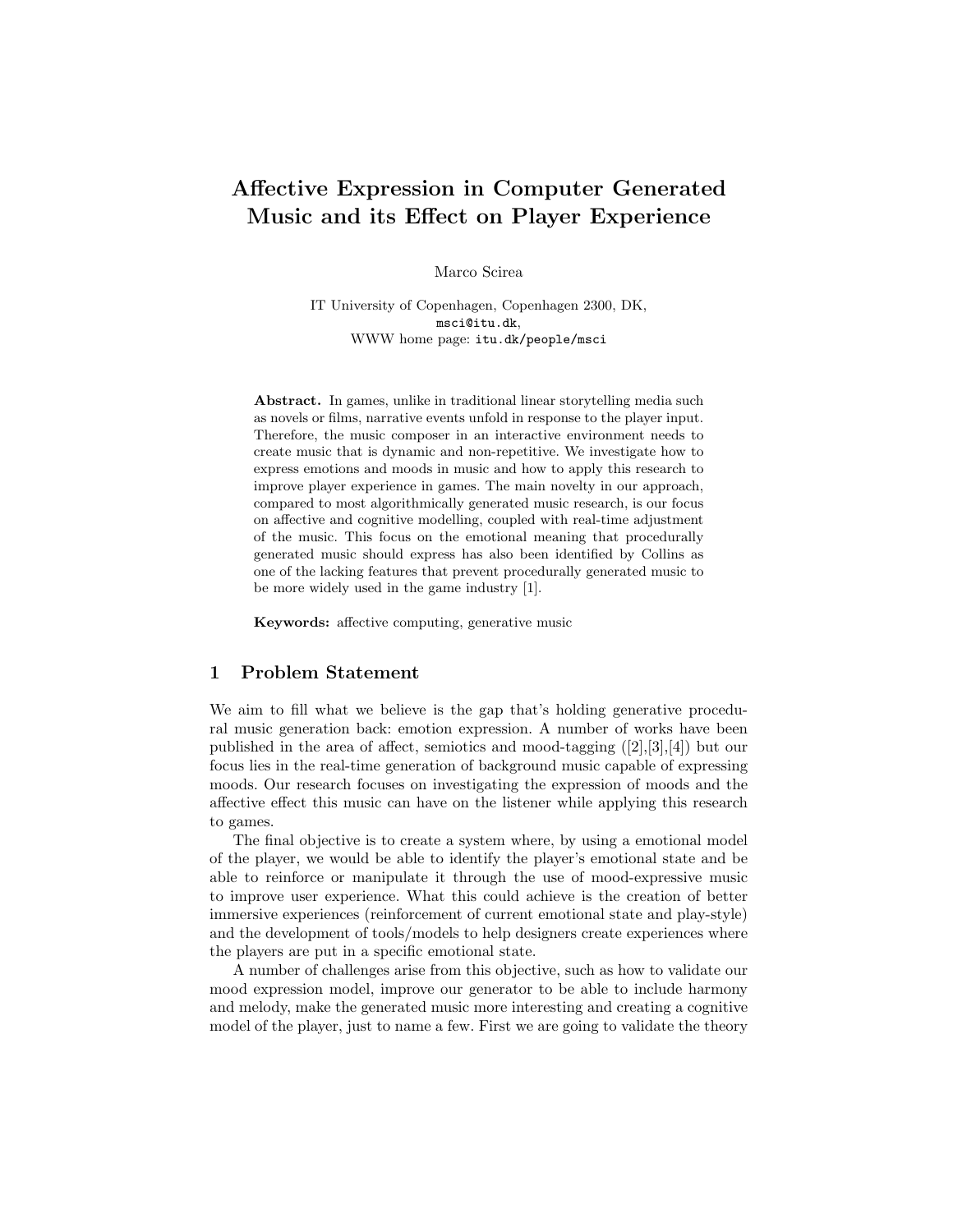we used until now and better tune it to increase the mood recognition rate, then we will harmony generation in our generator. We are thinking about training a Markov chain model by using a database of chord successions which could consider, apart from the current chord, one or two previous ones.

Our current generator doesn't consider harmony, so we can't express these; still we will soon integrate harmony and melody generation in our framework, hopefully opening up even more possibilities for our research. Once we have improved our music generation to ideally being able to express easily identifiable moods and creating interesting music, we will start working on the cognitive model of the player to find ways to extrapolate his/her emotional state. This will be integrated into an affective loop where music generation is used as part of an approach to player-adaptive games through content generation. We would firstly focus on one specific game genre and, time permitting, expand our model to include more genres, making it more general. We would also like to continue our work on narrative cues expression through music, even if this direction of the research is not the main focus of the project.

## 2 State of the art

#### 2.1 Procedurally generated music

Procedural generation of content is a booming field that has seen a tremendous growth lately. Applications can be: creating simple sound effects, game levels, entire game worlds, and more. While a good number of games use some sort of procedural music structure, there are different approaches (or degrees), Wooller et al. distinguish two of them: transformational algorithms and generative algorithms[5]. Transformational algorithms act upon an already prepared structure, for example by having the music recorded in layers that can be added or subtracted at a specific time to change the feel of the music. (The Legend of Zelda: Ocarina of Time is one of the earliest games that use this approach).

Generative algorithms instead create the musical structure themselves, which leads to a higher degree of difficulty in keeping the music consistent with the game events, and generally require more computing power as the musical materials have to be created in real-time. An example of this approach can be found in Spore: the music written by Brian Eno was created with Pure Data in the form of many small samples that created the soundtrack in real time.

#### 2.2 Emotions and moods

Emotions have been extensively researched within psychology, although their nature (and what constitutes the basic set of emotions) is still widely debated. Lazarus argues that "emotion is often associated and considered reciprocally influential with mood, temperament, personality, disposition, and motivation" [6]. Our approach is therefore to produce scores with an identifiable mood, and in so doing, induce an emotion response from the game player.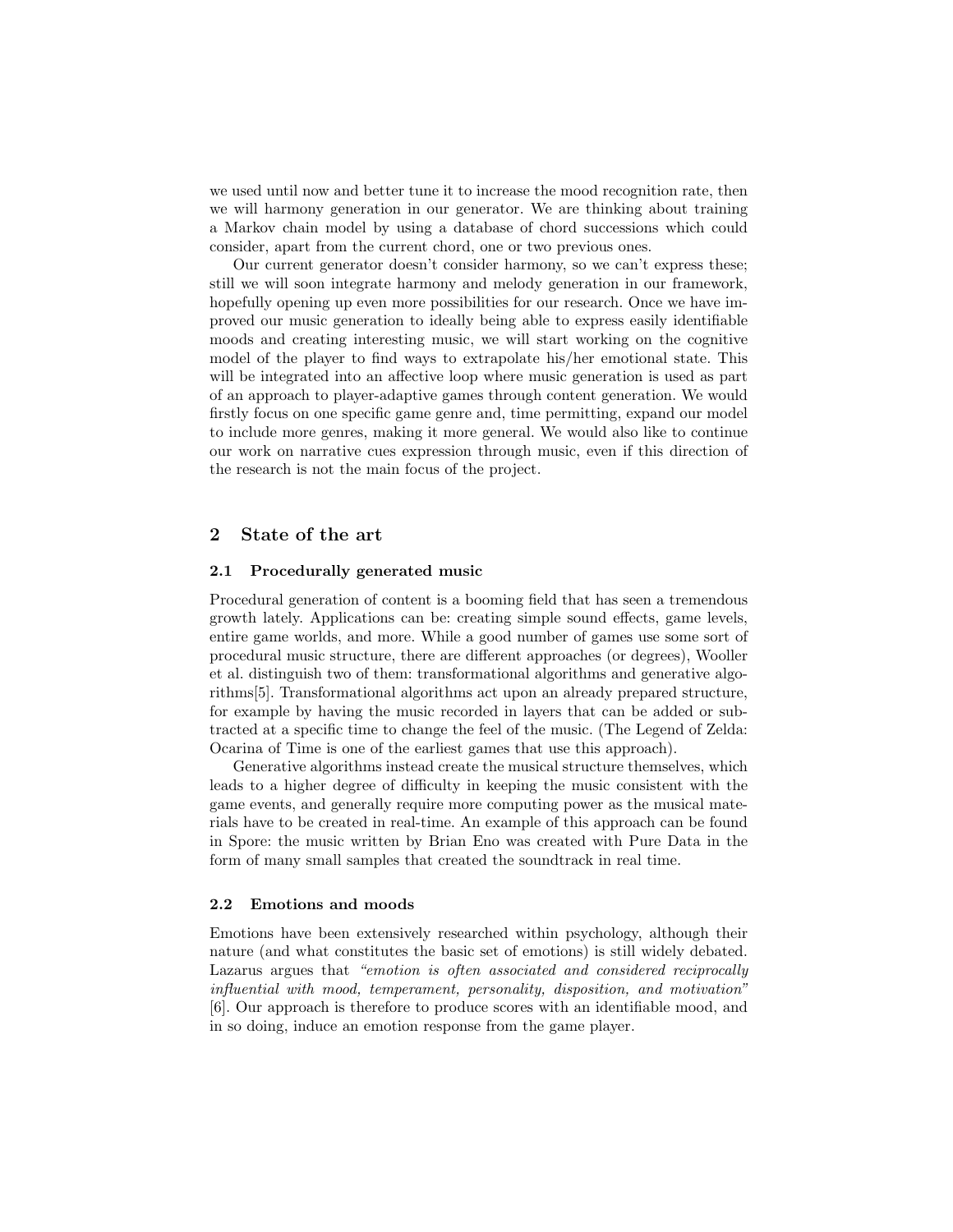Affect is generally considered to be the experience of feeling or emotion. It is largely believed that affect is post-cognitive; emotion arises only after an amount of cognitive processing has been accomplished. With this assumption, every affective reaction (e.g., pleasure, displeasure, liking, disliking) results from "a prior cognitive process that makes a variety of content discriminations and identifies features, examines them to find value, and weighs them according to their contributions" [7]. Another view is that affect can be both pre- and postcognitive, notably [8]; thoughts are created by an initial emotional response that then leads to producing affect.

Mood is an affective state. However, while an emotion generally has a specific object of focus, moods tends to be more unfocused and diffused [9]. [10] say that mood "involves tone and intensity and a structured set of beliefs about general expectations of a future experience of pleasure or pain, or of positive or negative affect in the future". Another important difference between emotions and moods is that moods, being diffused and unfocused, can last much longer (as also remarked by [11]).

In this paper, we focus on moods instead of emotions, for we expect that in games – where the player listens to the background music for a longer time, that a particular emotion is induced by the mood – and moods are more likely to be remembered by the players after their game-play. In addition, they are easier for game designers to integrate, since they represent longer-duration sentiments suitable for segments of game play.

#### 2.3 Music mood taxonomy

The set of adjectives that describe music mood and emotional response is immense and there is no accepted standard vocabulary. For example, in the work of [12], the emotional adjective set includes Gloomy, Serious, Pathetic and Urbane.

[13] proposed a model of affect based on two bipolar dimensions: *pleasant*unpleasant and arousal-sleepy, theorising that each affect word can be mapped into this bi-dimensional space by a combination of these two components. [14] applied Russell's model to music using as the dimensions of stress and valence; although the names of the dimensions are different from Russell's their meaning is the same. Also, we find different terms among different authors (e.g. [15, 16]) for apparently the same moods. We will use the terms valence and arousal, as they are the most commonly used in affective computing research.

Affect in music can in this way be divided into the four clusters based on the dimensions of valence and arousal: Anxious/Frantic (Low Valence, High Arousal), Depression (Low Valence, Low Arousal), Contentment (High Valence, Low Arousal) and Exuberance (High Valence, High Arousal). These four clusters have the advantage of being explicit and discriminable; also they are the basic music-induced moods as described in [17, 18].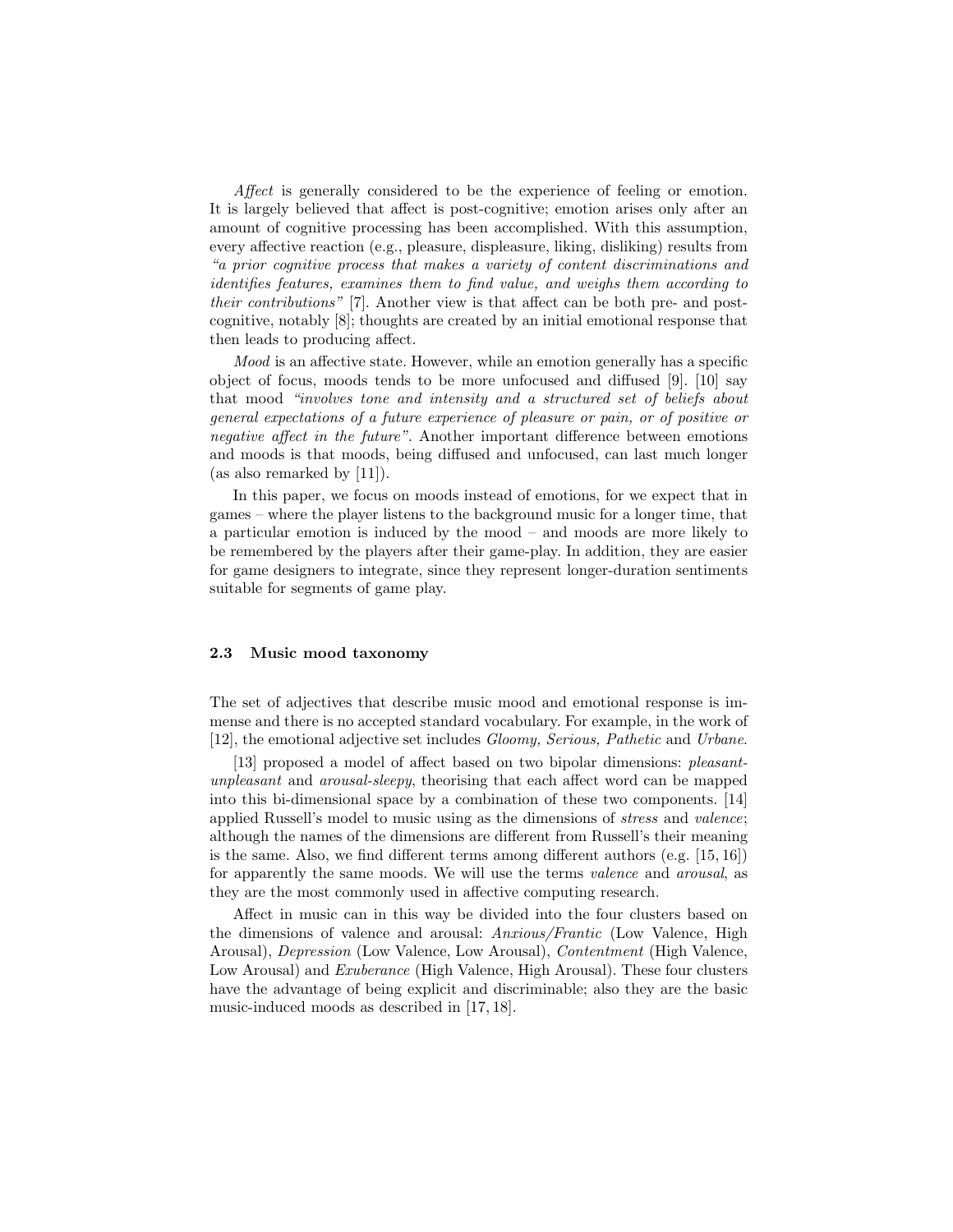

Fig. 1. The Valence-Arousal space, labelled by Russell's direct circular projection of adjectives [13]. The figure includes the projected third affect dimension: "tension", "kinetics", "dominance". In our study we have not considered this third dimension since it is still not well defined.

## 3 Current results and Methodology

We have created a first prototype of a Moody Music Generator [19], which can express different moods in an unstructured, semi-randomic ambient music. We have conducted multiple studies  $[20][21][22]$  to characterize it's control parameters and how effectively the moods expressed by the music can be recognized by the listener. In the first study we had some interesting results regarding emotional adjectives: there doesn't seem to be a consensus on the semantic meaning of these words and, moreover, correlations between different affective words seem to emerge. The study gave us some first encouraging results but also made us aware of the problems in our methodology.

In response we designed a new open-ended study that, rather than directly attempting to validate that our two control parameters represent arousal and valence, crowd-sourced labels characterising different parts of this two-dimensional control space. Our aim was to characterise perception of the generators expressive space, without constraining listeners responses to labels specifically aimed at validating the original arousal/valence motivation. Subjects were asked to listen to clips of generated music over the Internet, and to describe the moods with free-text labels. We find that the arousal parameter does roughly map to perceived arousal, but that the nominal valence parameter has strong interaction with the arousal parameter, and produces different effects in different parts of the control space. We believe that this characterisation methodology is general and could be used to map the expressive range of other parameterisable gener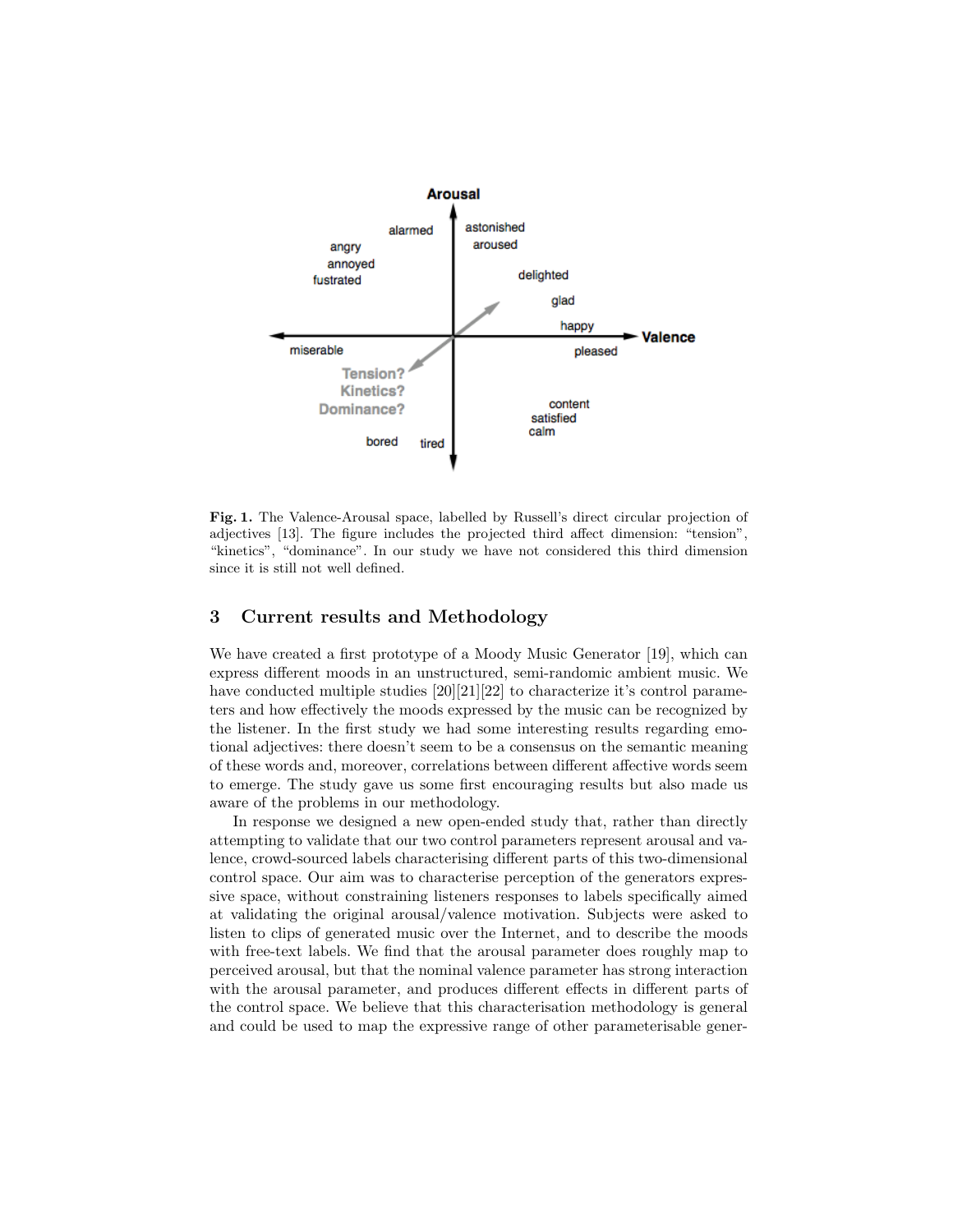ators. This study has returned some positive results, yet suggests that we need to refine our mood expression model, especially on expressing the valence axis.

Currently we have implemented a new AI system for music generation, which creates more interesting and musically complex music that might influence our current affective state expression theory. The objectives of our generator are: (i) to express different affective states using a variety of AI techniques; (ii) to generate such music in real-time and (iii) to react in real-time to external stimuli. The architecture is comprised of three main components: the composition generator, the real-time affective music composer and an archive of compositions. A novel feature of our approach is the separation of composition and affective interpretation: the system creates abstractions of music pieces (what we call compositions) and interprets these compositions in real-time to achieve the desired affective expression while also introducing stochastic variations. In terms of composition generation, we present a novel combination of Evolutionary Computation techniques to evolve melodies: the Feasible/Infeasible two population method (FI-2POP [23]) and Multi Objective Optimization [24].

## 4 Future work

We are currently conducting an evaluation study on the music generation technique developed for our new generator. Soon we'll also study the affect expression capabilities of our generator, as our theory will probably need to be adjusted to the higher complexity of the music produced.

Soon after we plan to decide a game to integrate with the generator, and start building an affective model of the player based on that game. The affect model should be able to tell us the emotional state of the player from in-game metrics and also give us information on how we can influence the player's state through affective expressive music.

## 5 Contributions

This study will be (and already is) a contribution to the field of music generation: while the field is very active in the generation of music to emulate a specific style, the creation of accompaniments to a melody, there is very little research that investigates the expression (and manipulation) of affective states through procedurally generated music. We will also contribute to the field of procedural content generation, in fact our research is strongly connected with the concept expressed by Yannakakis and Togelius of Experience-Driven Procedural Content Generation (EDPC) [25], where the content itself is tailored to the player in an attempt to create highly personalized content to improve player experience. We will create the first player-adaptive affective game music generator. We believe that this innovative research and our unique approach to it might also be interesting for other fields, such as musicology, human-computer interaction and computer science in general.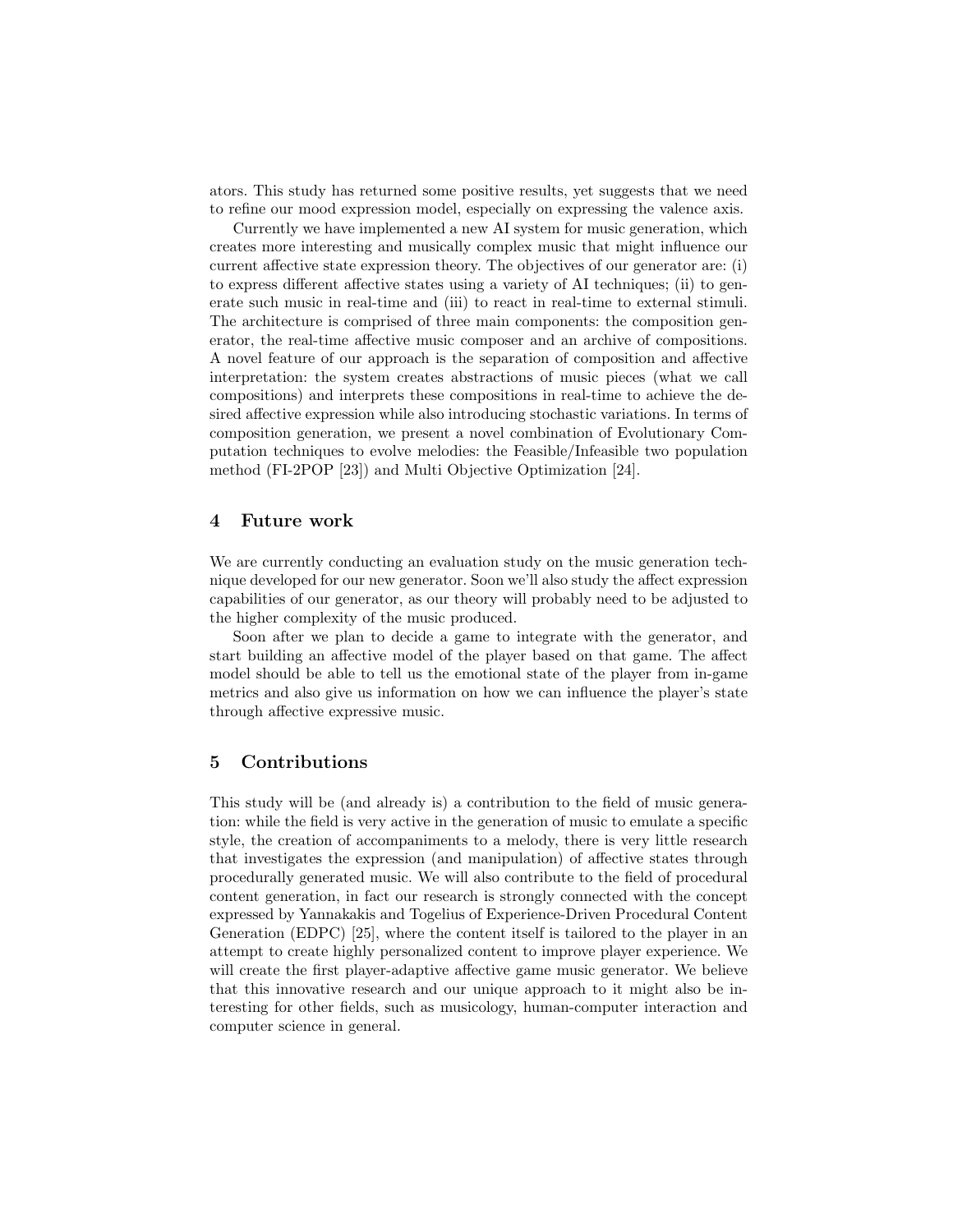## References

- 1. Collins, K.: An introduction to procedural music in video games. Contemporary Music Review 28(1) (2009) 5–15
- 2. Birchfield, D.: Generative model for the creation of musical emotion, meaning, and form. In: Proceedings of the 2003 ACM SIGMM Workshop on Experiential Telepresence. (2003) 99–104
- 3. Eladhari, M., Nieuwdorp, R., Fridenfalk, M.: The soundtrack of your mind: mind music-adaptive audio for game characters. In: Proceedings of Advances in Computer Entertainment Technology. (2006)
- 4. Livingstone, S.R., Brown, A.R.: Dynamic response: Real-time adaptation for music emotion. In: Proceedings of the 2nd Australasian Conference on Interactive Entertainment. (2005) 105–111
- 5. Wooller, R., Brown, A.R., Miranda, E., Diederich, J., Berry, R.: A framework for comparison of process in algorithmic music systems. In: Generative Arts Practice 2005 — A Creativity & Cognition Symposium. (2005)
- 6. Lazarus, R.S.: Emotion and Adaptation. Oxford University Press (1991)
- 7. Brewin, C.R.: Cognitive change processes in psychotherapy. Psychological review 96(3) (1989) 379
- 8. Lerner, J.S., Keltner, D.: Beyond valence: Toward a model of emotion-specific influences on judgement and choice. Cognition  $\&$  Emotion 14(4) (2000) 473–493
- 9. Martin, B.A.: The influence of gender on mood effects in advertising. Psychology & Marketing 20(3) (2003) 249–273
- 10. Batson, C.D., Shaw, L.L., Oleson, K.C.: Differentiating affect, mood, and emotion: Toward functionally based conceptual distinctions. (1992)
- 11. Beedie, C., Terry, P., Lane, A.: Distinctions between emotion and mood. Cognition & Emotion 19(6) (2005) 847–878
- 12. Katayose, H., Imai, M., Inokuchi, S.: Sentiment extraction in music. In: Proceedings of the 9th International Conference on Pattern Recognition. (1988) 1083–1087
- 13. Russell, J.A.: A circumplex model of affect. Journal of Personality and Social Psychology 39(6) (1980) 1161–1178
- 14. Thayer, R.E.: The Biopsychology of Mood and Arousal. Oxford University Press (1989)
- 15. Wundt, W.: Outlines of psychology. Springer (1980)
- 16. Schlosberg, H.: Three dimensions of emotion. Psychological review 61(2) (1954) 81
- 17. Kreutz, G., Ott, U., Teichmann, D., Osawa, P., Vaitl, D.: Using music to induce emotions: Influences of musical preference and absorption. Psychology of Music 36(1) (2008) 101–126
- 18. Lindström, E., Juslin, P.N., Bresin, R., Williamon, A.: "Expressivity comes from within your soul": A questionnaire study of music students' perspectives on expressivity. Research Studies in Music Education 20(1) (2003) 23–47
- 19. Scirea, M.: Mood dependent music generator. In: Proceedings of Advances in Computer Entertainment. (2013) 626–629
- 20. Scirea, M., Cheong, Y.G., Bae, B.C.: Mood expression in real-time computer generated music using pure data. In: Proceedings of the International Conference on Music Perception and Cognition. (2014)
- 21. Scirea, M., Cheong, Y.G., Bae, B.C., Nelson, M.: Evaluating musical foreshadowing of videogame narrative experiences. In: Proceedings of Audio Mostly 2014. (2014)